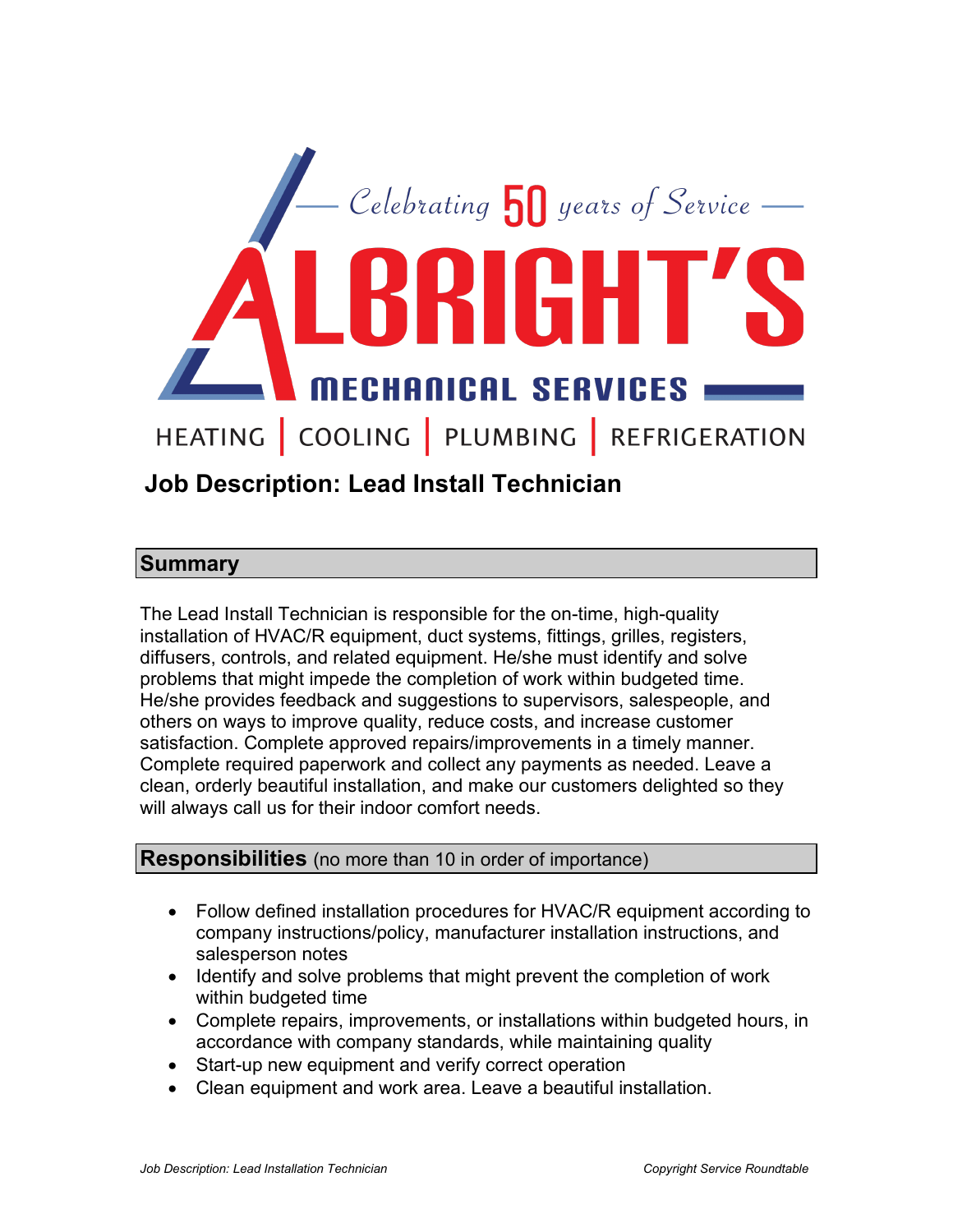- Ensure complete customer satisfaction and/or salesperson/supervisor sign-off upon completion of work
- Lead, coach, and supervise Assistant Installation Technician so he/she may be promoted to Lead Installation Technician. Provide sufficient knowledge, skills, training, and information to achieve peak performance, continuous improvement, and a positive, productive work environment consistent with company goals and objectives
- Complete all paperwork required by management and record hours and all materials used. Collect for work performed if applicable.
- Keep assigned service vehicle organized, clean, and stocked properly
- Perform other duties as assigned

## **Requirements**

- Two or more years of experience as an HVAC installation, maintenance, or service technician or comparable education
- Ability to follow/perform installation procedures for HVAC/R equipment and trouble-shoot problems.
- Ability to follow controls/wiring schematic
- Ability to braze/solder/weld, and perform minor field fabrication.
- Ability to communicate clearly in a friendly, personable way with customers and coworkers.
- EPA certified
- Valid social security card, driver's license and a clean driving record
- Well groomed, neat appearance.
- Strong attention to detail with a desire and ability to complete the job correctly the first time
- Understands and follows proper safety techniques
- NATE certification a plus

# **Physical Demands**

To adequately perform the duties of this job the employee is regularly and routinely required to sit; stand, walk, stoop, use hands to finger, handle controls; hear, and talk. The employee frequently is required to reach with hands and arms. The employee must be able to climb ladders, work in hot and cold environments, and work in small crawl spaces. The employee must regularly lift and/or move up to 100 pounds**.** Specific vision abilities required by this job include close vision and the ability to adjust focus.

### **Work Environment**